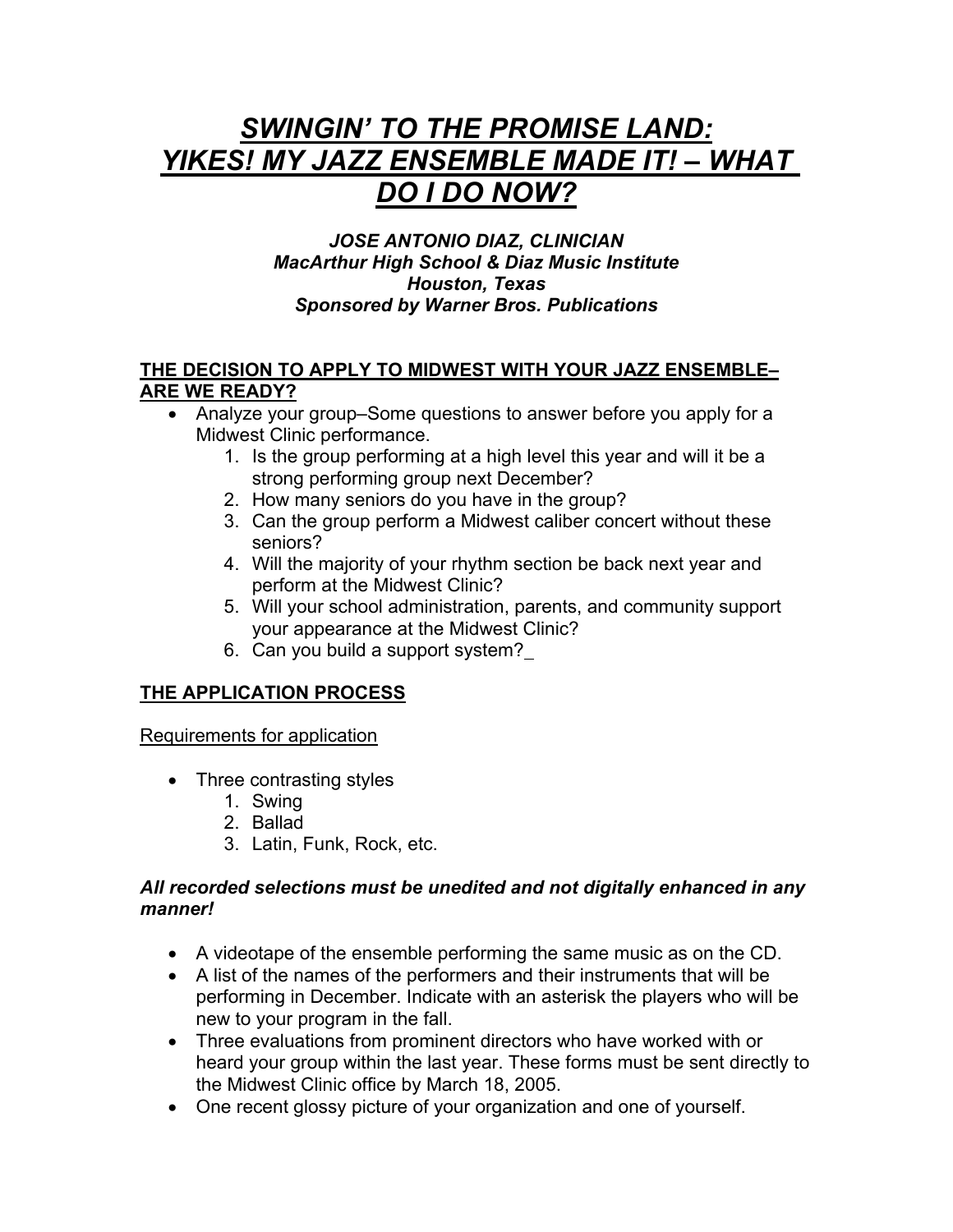- Several printed programs from the last two years.
- Your signature and your school official's signature on this application, indicating acceptance of the policies set forth in this application.
- Directors of the participating groups are required to attend a planning meeting in Chicago on June 4, 2005. **IF YOU CANNOT ATTEND THIS MEETING, PLEASE DO NOT APPLY!!!**

### **PREPARING THE CD OF YOUR ENSEMBLE**

- Audition CD must be recorded after September 1, 2004.
- Your Administrator must certify that the selections on this recording are unedited.
- You must include minute and second timings for each selection.
- The CD must contain the following information:
	- 1. Name of Organization
	- 2. Conductor's Name
	- 3. Title, composer, arranger of each selection
	- 4. Minute and second timing for each selection
- For best results, submit selections performed live at a concert. This will be the best representation of your group.
- Avoid submitting recordings done in a studio setting.
- Plan several concerts to allow you choices of which concert best represents the quality of group.
- Video and audio record the jazz festivals you attend.
- If necessary, plan a small concert in the band hall to record selection for Midwest.
- The video must be the same music performance as submitted on the CD.

## *YIKES! MY JAZZ ENSEMBLE MADE IT! – WHAT DO I DO NOW?*

### **THE JUNE MEETING FOR DIRECTORS**

- Mandatory meeting for all directors
- This meeting will explain and make clear the following:
	- 1. The philosophy of the Midwest Clinic
		- 2. Introduce the Midwest Clinic Board
		- 3. Introduce the various entities involved in producing the Midwest clinic
		- 4. The expectation of the performing groups will be made clear
		- 5. The timeline and deadlines for submitting various forms such as music selection, travel arrangements, rehearsal, etc.

### **SELECTING MUSIC – HOW IT WORKS?**

• Select music that best reflects the talent of your group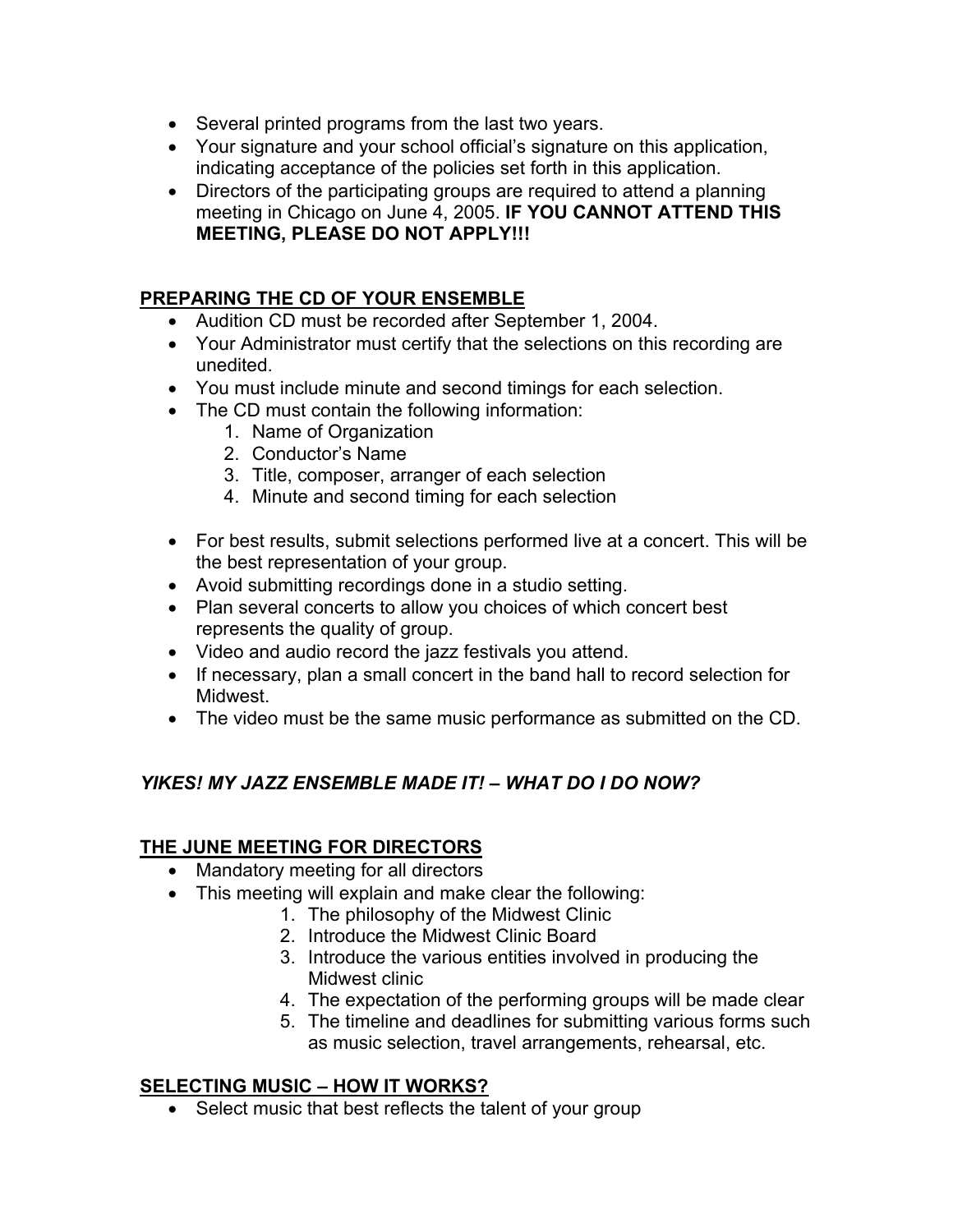- 50% of each jazz ensemble program must be music published and printed between September 15, 2003 and September 15, 2005. Any music (score and parts) not off the press by September 15, 2005, cannot be programmed. The number of selections, not timing, determines the percentage of new music.
- Your group will be on stage longer than your actual performance time. For Example, your group may be schedule for an hour performance but your actual playing time may not exceed 45 minutes. This will allow ample time for announcements, introductions and changes of conductors.
- Any music performed in the three years prior to your Midwest performance may not be performed.
- The Midwest Clinic schedule does not allow time for intermissions and encores!
- The group should be able to play the music well without having long extended summer rehearsals
- Select music that showcases the talent of guest artist without overwhelming the level performance level of your group.

## **REHEARSING THE MUSIC**

- Careful planning of your rehearsal time is essential for a successful performance at the Midwest Clinic.
- Begin rehearing the music by first establishing good basic playing fundamentals
- Keep in mind the length of your program and develop the endurance level necessary to perform the music
- Perform several concerts before you attend the Midwest Clinic

## **PERFORMING WITH A GUEST SOLOIST**

- Select an artist that performs on an instrument that is not well developed in your group
- Communicate with your guest artist and be upfront with the talent level of your group

## **TRAVEL ARRANGEMENTS**

- Plan in detail every aspect of your group's travel early
- Have someone organize all the financial aspect of the trip with you overseeing the results
- If fund raising is challenging then plan the events early and include as much parent participation as possible. Have a time line, developed with fund raising events, concerts, payment dates, and Midwest deadlines.
- Have a back up plan for each event, and a goal of how much money should be raised. Set an amount for each student to fund raise or pay. Give out donation sheets to be given to contributors, companies, or friends.
- Set a target date to complete all financial aspects of the trip, a month of two prior to departure to Midwest, this makes the last month's focus solely on the preparation of the band.